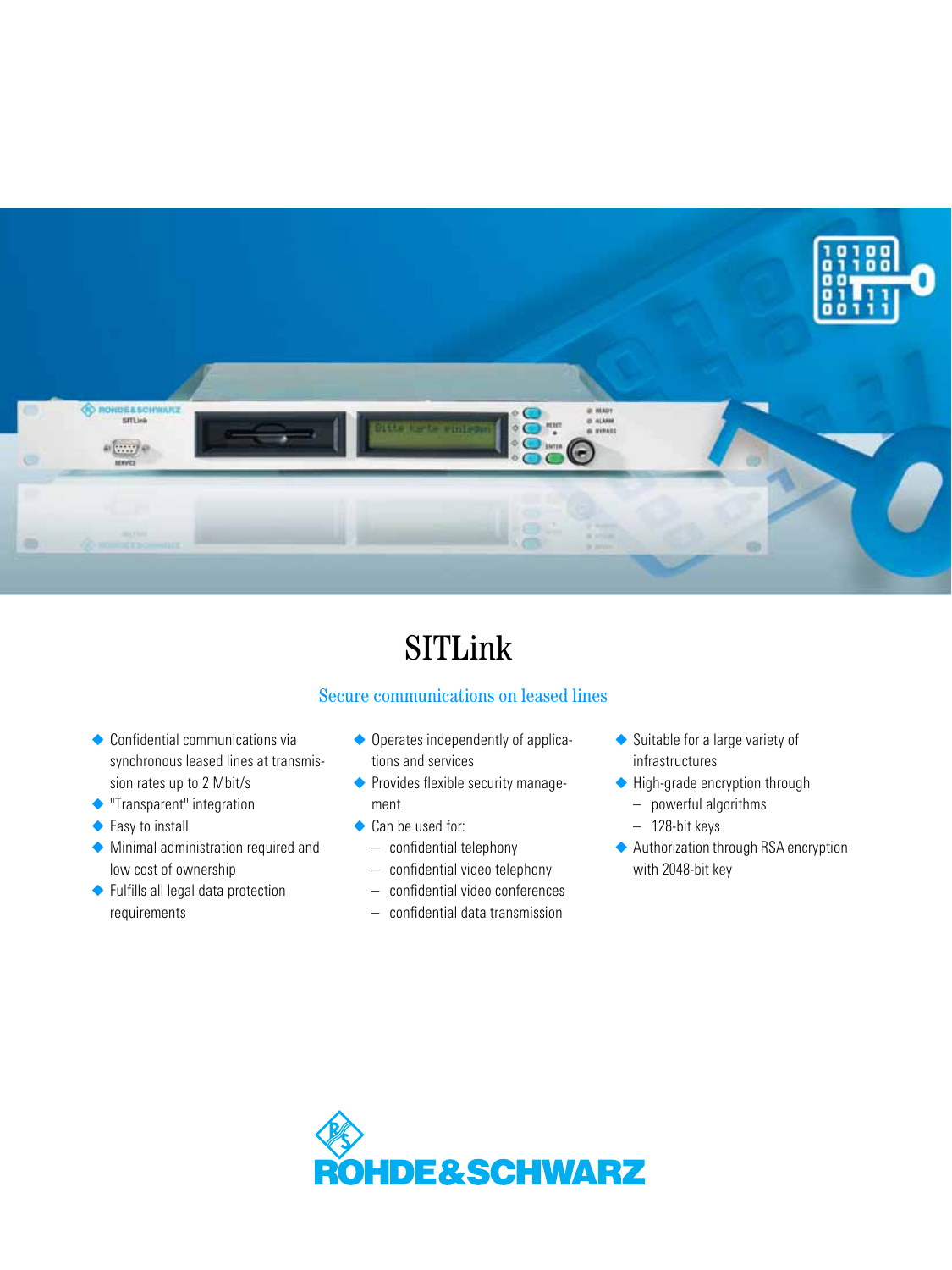# Secure communications on leased lines



*Fig. 1 Encryption of leased-line link by SITLink system*

SITLink provides IT security by protecting communications on synchronous leased lines. The system supports transmission rates of up to 2 Mbit/s. Bit-oriented encryption of the transmitted information ensures confidential communications at the primary level. This is the basis for confidential, service-independent, intra-corporate communications (voice, video, and data). Corporate data is protected against eavesdropping, modification, and falsification as well as subterfuge. Both espionage and sabotage are effectively ruled out.

SITLink has been designed to provide a secure backbone for transmission over public connections (Fig. 1) for use in corporate networks with a distributed infrastructure. Solutions of this kind are typi-

cal of corporations with trusted and intimate partners or corporations with different subsidiaries and geographically dispersed divisions. Sample applications for SITLink are shown in Fig. 2. Typical environments are the following:

- ◆ LAN-LAN link with time division multiplex systems or router and switches
- ◆ Coupling of ISDN systems or PDHbased time division multiplexers

### Security function

Corporate communications are usually based on leased lines as this structure may be the most effective means of communicating with subsidiaries and partners over the public communications

infrastructure. The user is not interested in the transmission media or the route of transmission on the public communications highway. Contrary to popular belief, leased-line connections are not necessarily the shortest physical connection as even satellite and microwave links may be involved.

SITLink protects your data against damage, violation, and attacks such as the following:

◆ Damage caused by passive attacks with the intention of espionage. These attacks do not affect the transmitted information or operation of the communications system, but try to obtain confidential information such as passwords, subscriber IDs, project details, quotation and price information



*Fig. 2 SITLink environment*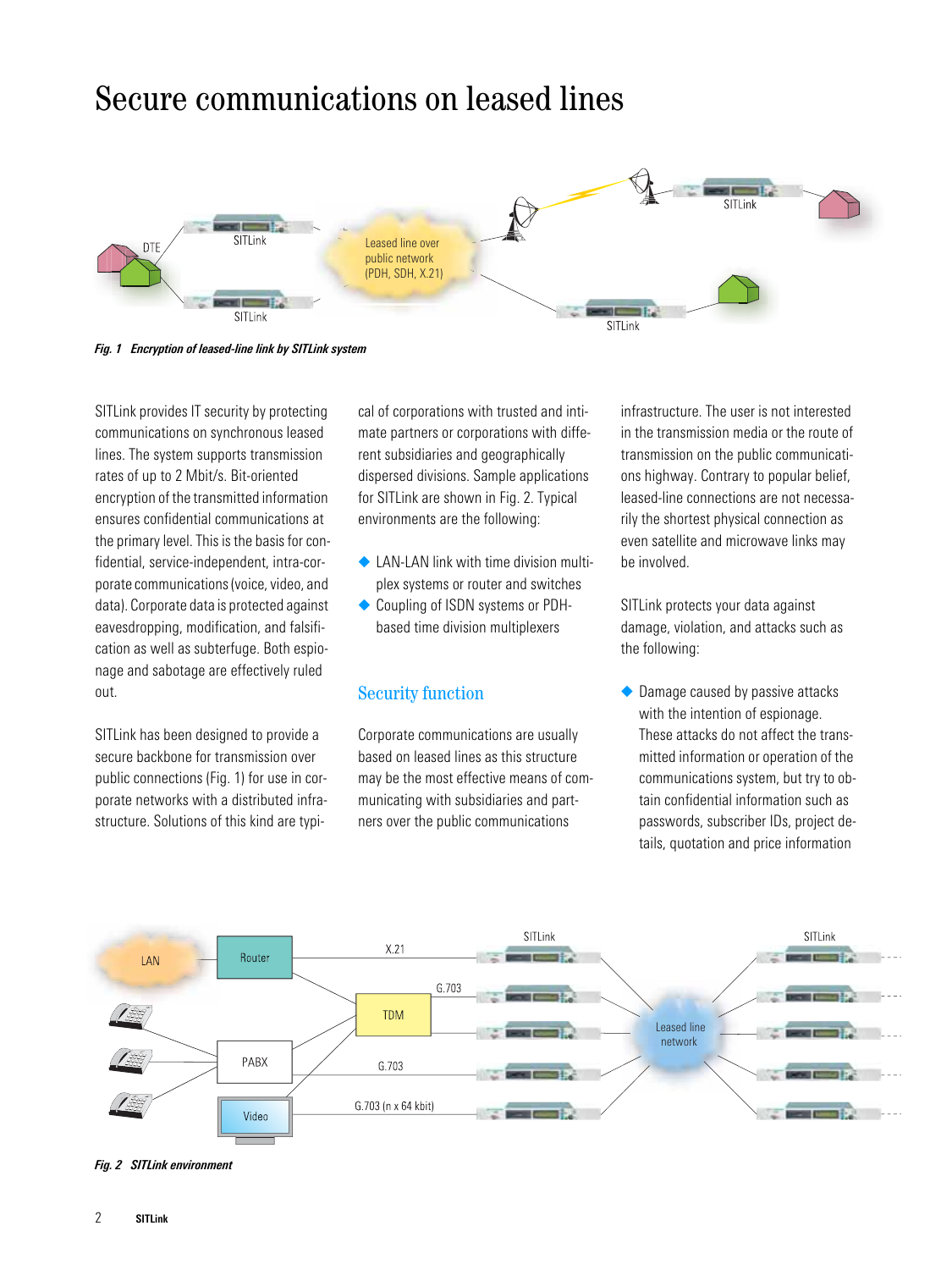

*Fig. 3 Connection of local LSM (link security management)*

- ◆ Damage via attacks that manipulate and distort the information. The intruders may delay, repeat or change transmitted messages by inserting or deleting information. This includes unauthorized access (deception attempts by tampering with the ID codes of communications partners)
- Damage may also be caused by inadvertent loss of information, e.g. when the information does not arrive at its destination because of operating mistakes, software faults, transmission breakdown, or routing errors

## **Operation**

SITLink units are connected to both ends of a public-network line. Terminal equipment connected to the SITLink units "sees" them as belonging to the leasedline system (DCE). SITLink does not reduce transmission performance and the full bandwidth of the line is available to the user.

Encryption is performed on OSI layer 1, i.e. at bit level. SITLink units need a clock and can only operate when connected to a synchronous network. This clock ensures

reliable signal reception at the receiver end. If the clock fails, the entire network shuts down. A symmetrical encryption method is used with the same algorithms and keys (128 bits) at both ends of the link. If the symmetry requirement is not met, the recipient, i.e. an unauthorized subscriber, will not receive usable data. Encryption is performed by the Kryptochip SCA95 hardware.

## Management

Appropriate tools are available for system management, configuration and monitoring.

SITLink units can be managed locally or controlled from a remote link security management station.

System management performs the following tasks:

- ◆ Encrypted saving and storage of sensitive and critical data
- ◆ Secure key assignment/management
- ◆ Generation of sensitive data (keys, chip card programming, etc)

The system can be accessed in two ways: via the local management port, and via the secured data port connected to the public network.

Remote management via the connection used for information transmission is called in-band management, and management via a separate network is referred to as out-of-band management. The advantage of in-band management is the cost saving as the existing infrastructure required for information transmission is used. Out-of-band management is more reliable and not affected by any failures in the transport network. Furthermore, it does not occupy bandwidth in the network that otherwise could be used for data transmission.

PC-based link security management (LSM) has been designed for managing and monitoring secured links.

Fig. 3 shows possible applications of LSM. For monitoring and management, one of the end nodes on the link to be protected is addressed directly (locally) or via the remote-control network. In this scenario, the serial V.24 link is emulated or tunneled through another network by means of a modem link or through the use of terminal servers (TS). Thus LSM can remotely access the line to be managed. The complementary unit on the link to be secured can then be accessed in-band via the secured data line. A precondition for this is, of course, that an active and secured link has been established between the SITLink units.